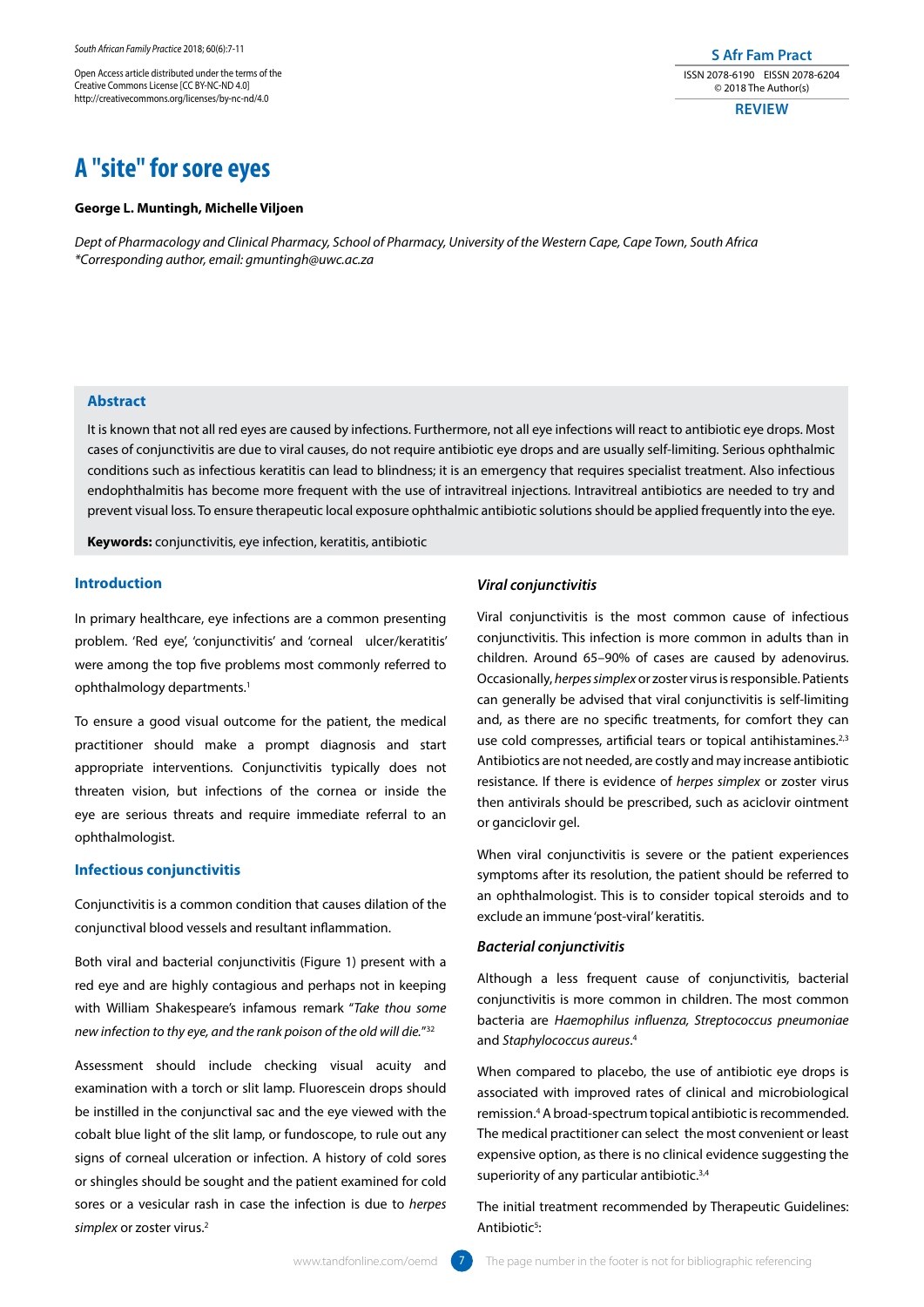- Chloramphenicol 0.5% eye drops, one to two drops every two hours for the first 24 hours, decreasing to six-hourly until the discharge resolves, for up to seven days
- Framycetin sulfate 0.5% eye drops, 1–2 drops every 1–2 hours for the first 24 hours, decreasing to eight-hourly until discharge resolves, for up to seven days.

It should be impressed on the patient that the frequency of eye drop installation should be adhered to as this will ensure and maintain a therapeutic concentration and therefore exposure to the antimicrobial in the eye.

Chloramphenicol 1% eye ointment may be used at bedtime. Gentamicin, tobramycin and quinolone eye drops are not recommended for empiric treatment. If the condition does not improve within five days, the patient should be immediately referred to an ophthalmologist.

#### **Figure 1:** Conjunctivitis





(http://medbox.iiab.me/modules/en-wikem/ wiki/File\_Conjunctivitis.html\_

Note discharge in the medial canthus (http://medbox.iiab.me/modules/ en-wikem/wiki/File\_Conjunctivitis.html)

#### *Gonococcal conjunctivitis*

*Neisseria gonorrhoeae* causing conjunctivitis is relatively uncommon but should be considered in neonates and sexually active young adults. If suspected, the medical practitioner should take conjunctival swabs for Gram staining and special culture for Neisseria species.<sup>6</sup> Patients should be referred immediately to an ophthalmologist. Antibiotic therapy is the recommended treatment and ceftriaxone is the drug of choice.<sup>3</sup> Additionally, patients should lavage the infected eye with saline and add therapy to cover for Chlamydia.<sup>2</sup>

### *Chlamydial conjunctivitis*

Most cases of Chlamydial conjunctivitis are unilateral and have concurrent genital infection. Symptoms usually include conjunctival hyperemia, mucopurulent discharge and lymphoid follicle formation.6 Patients with symptoms should be referred immediately to an ophthalmologist. Oral antibiotics, such as azithromycin or doxycycline, are effective treatments.<sup>7</sup>

# **Infectious keratitis**

Infection of the cornea (or microbial keratitis) is an ophthalmic emergency requiring immediate attention as it can progress rapidly. It is a significant cause of corneal blindness<sup>8</sup> and is one of the most common causes of visual impairment in working age adults.9 In the USA, nearly 30 000 cases of microbial keratitis are reported annually.10

If infectious keratitis is suspected, the medical practitioner should take a history to look for risk factors such as contact lenses, corneal abrasions, physical and chemical trauma, refractive surgery, diabetes, immunosuppressive diseases and topical steroids.10,11 The type of infecting organism varies according to the climate and geographical region and the patient's risk factors.

### *Bacterial keratitis*

Bacterial infection is the most common cause of infectious keratitis. Common causal bacteria include *S. aureus*, coagulasenegative staphylococci, *S. pneumoniae* and *Pseudomonas aeruginosa*. 10,11

*P. aeruginosa* is the most common microorganism implicated in bacterial keratitis among contact lens wearers. Less commonly,

fungi or acanthamoeba can be responsible (Figure 2).<sup>12</sup> Fungi should be suspected when there is trauma particularly with vegetative matter and is more common in rural environments. Increase suspicion for acanthamoeba, if a patient has been swimming or in a **Figure 2:** Acanthamoeba Keratitis spa while wearing contact lenses.



Specific antifungal or anti-acanthamoebal therapy is needed and treatment may last some months and can include regimens of various topical preparations, e.g. Neomycin-Polymyxin, B-Gramicidin, polyhexamethylene biguanide (PHMB), chlorhexadine, and voriconazole. Some practitioners recommend oral ketoconazole.13-15

The signs and symptoms of bacterial keratitis (Figure 3) can include pain, photophobia, blurred vision, corneal opacity or pus inside eye, or contact lens wearers with red eye or increasing pain. These should be referred promptly to an ophthalmologist for a slit lamp examination and corneal scraping.16

The mainstay of treatment is topical antibiotics and options include monotherapy with fluoroquinolones (ciprofloxacin 0.3% or ofloxacin 0.3% 1–2 drops hourly for 48 hours, then every 4 hours until healed) or some authors prefer fortified aminoglycoside/cephalosporin combinations (fortified cefalotin



**Figure 3:** Eye with non-ulcerative sterile keratitis (https://commons.wikimedia.org/wiki/File:Clare-314.jpg)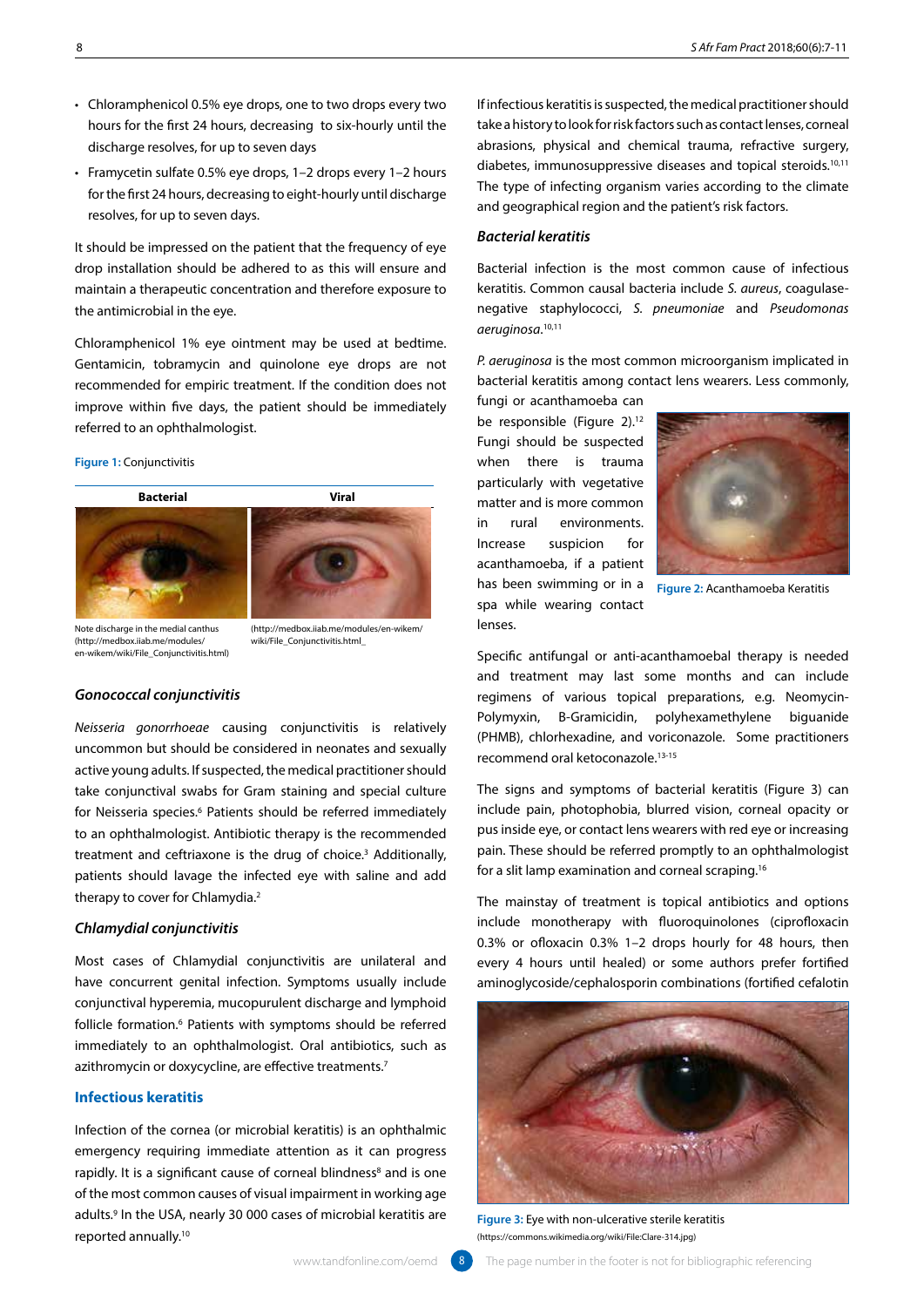5% plus gentamicin 0.9% 1–2 drops hourly for 48 hours, then reduce frequency according to treatment response).<sup>5</sup> These regimens have similar effectiveness but fluoroquinolones reduce the risk of chemical conjunctivitis and ocular discomfort. Compared to ofloxacin, ciprofloxacin increases the risk of white corneal precipitates.17 Occasionally, corneal grafting may be needed to eradicate the organism or repair damage.

In primary healthcare, chloramphenicol is the most common first-line antibiotic prescribed for red eye. It is a bacteriostatic, broad-spectrum antibiotic but devoid of activity against P. aeruginosa.<sup>18</sup> Therefore, primary healthcare providers should not prescribe chloramphenicol when microbial keratitis is suspected as this delays appropriate treatment, with the risk of the patient losing vision or the eye.<sup>18,19</sup>

#### *Herpes simplex keratitis*

Keratitis caused by herpes simplex virus is an important cause of infectious blindness in developed countries. The global incidence of herpes simplex keratitis was calculated at approximately 1.5 million with 40 000 new cases of severe monocular visual impairment or blindness per year.<sup>20</sup> Herpes simplex keratitis can be classified as epithelial, stromal, endothelial or mixed, depending on which layer of the cornea is involved. It may also be considered as primary or recurrent depending on whether it is the patient's first episode. If suspected, the practitioner should ask about a history of cold sores or previous viral keratitis as this can be the first clue to the diagnosis. The clinical features of herpes simplex virus keratitis can be identified on slit lamp examination.21,22

Epithelial herpes simplex keratitis typically manifests as a dendritic ulcer. To visualise the ulcer, fluorescein staining and a cobalt blue light are needed (Figure 4) .21 Preferred treatment is aciclovir ointment five times daily for 14 days.<sup>23-25</sup>

Stromal herpes simplex keratitis presents with haze or opacity of the stroma, with or without ulceration, scarring or vascularisation. Endothelial keratitis is characterised by keratitic precipitates on the endothelium and corneal oedema.23 Management of stromal and endothelial keratitis involves referral to



**Figure 4:** Herpes simplex virus dendritic ulcer (https://emedicine.medscape.com/ article/1194268-treatment)

an ophthalmologist for oral antivirals (aciclovir or valaciclovir), topical steroids and follow-up until the episode has resolved.25

#### **Infectious endophthalmitis**

Endophthalmitis is an inflammation of the interior of the eye (Figure 5) and is also an ocular emergency, requiring urgent referral to an ophthalmologist to prevent permanent loss of vision. Endophthalmitis is an uncommon diagnosis but can have devastating visual outcomes. Endophthalmitis may be endogenous or exogenous. Exogenous endophthalmitis is



**Figure 5:** Endophthalmitis Conjunctival hyperemia with hypopyon in the anterior chamber (https://jamanetwork.com/journals/jamaophthalmology/fullarticle/415216)

caused by introduction of pathogens through mechanisms such as ocular surgery, open-globe trauma, and intravitreal injections. Endogenous endophthalmitis occurs as a result of hematogenous spread of bacteria or fungi into the eye.<sup>26</sup>

Infectious cause is the most common and various bacteria and fungi have been isolated as the cause of the endophthalmitis. The most common microorganisms involved are coagulasenegative staphylococci, *S. aureus*, streptococci and Gramnegative bacilli, Viruses: *Herpes simplex* , Fungi: Candida spp., Parasites: *Toxoplasma gondii*. A minor procedure is needed to obtain samples of vitreous and aqueous humour to isolate the organism. Other causes include penetrating trauma, allergic reaction, and retained intraocular foreign bodies.26

Urgent treatment is needed with intravitreal antibiotics such as ceftazidime or vancomycin injected by an ophthalmologist. In some cases vitrectomy may be beneficial to avoid loss of vision.<sup>5,27</sup> If there is a delay in administering intravitreal treatment, give single doses of:

- Oral ciprofloxacin 750 mg (child: 20 mg/kg up to 750 mg) plus intravenous vancomycin (adult and child 15 mg/kg), or
- Gentamicin (adult and child 5 mg/kg) intravenous plus intravenous cefazolin 2 g (child: 50 mg/kg up to 2 g).<sup>5</sup>

#### **Adverse effects of topical antibiotics**

Typically bacterial infections are treated with antibiotic drops of which some may cause systemic adverse effects. Underestimated is the fact that the volume of the drop produced by commercial dispensers (25–50 μL) exceeds the capacity of the conjunctival sac (10 μL), therefore a relative large volume of the liquid drains out of the eye. This liquid may be systemically absorbed through different pathways including conjunctiva, nose, lacrimal drainage, pharynx, gastrointestinal tract, aqueous humour, lids, cheeks and inner ocular tissues. However, the risk of systemic absorption is low since the corneal epithelium and conjunctival epithelium act as natural barriers limiting absorption of ocular drug resulting in a bioavailability of 5–10%.28 Some adverse effects can include skin irritation, itching or rash with sulfonamide, sulfacetamide and neomycin.28 Fluoroquinolones can cause local